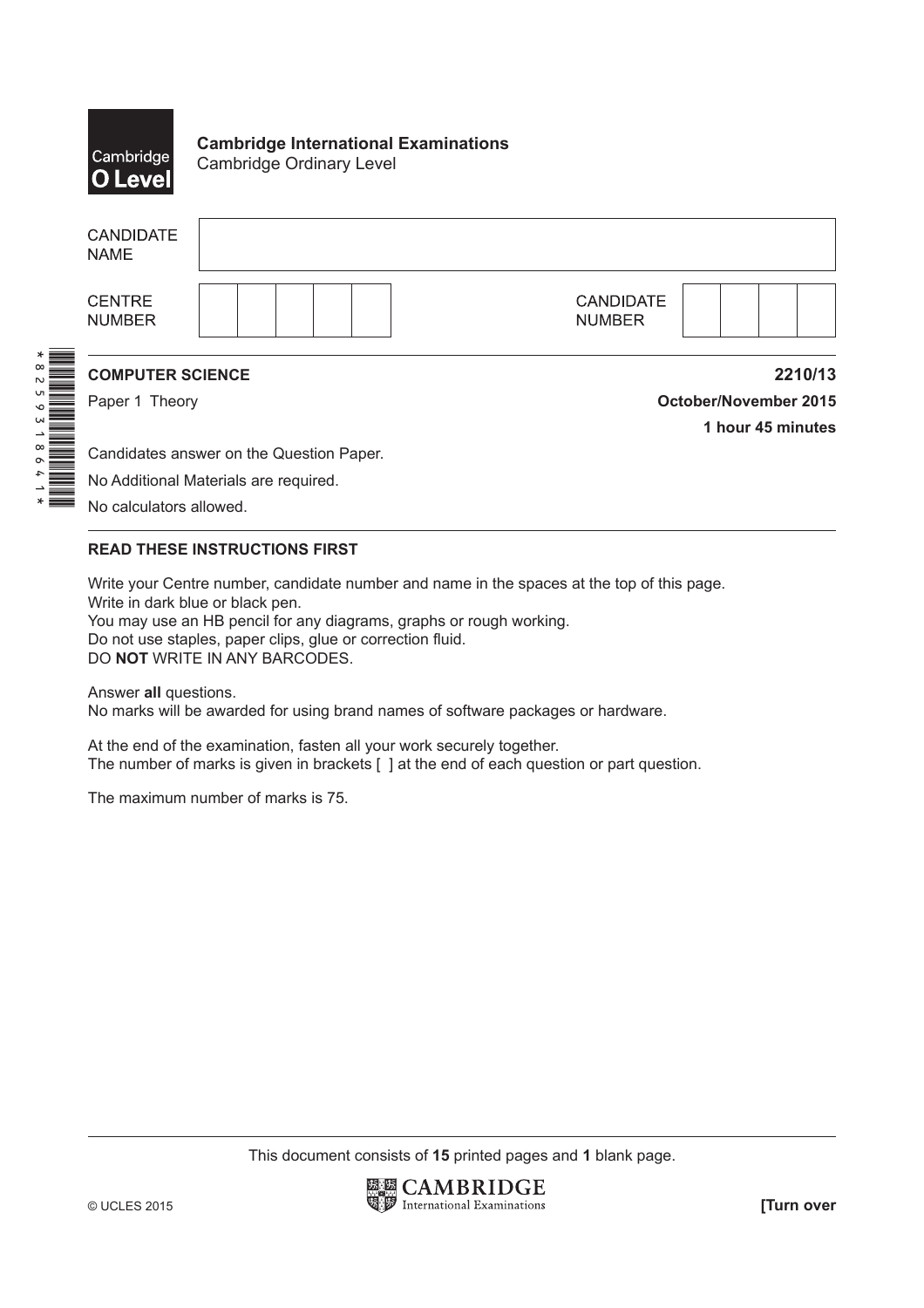Temperature ............................................................................................................................. ................................................................................................................................................... Magnetic field ........................................................................................................................... ................................................................................................................................................... Motion ....................................................................................................................................... ................................................................................................................................................... [3]

 **(b)** The flowchart on the opposite page shows how a light sensor and microprocessor are used to switch a street lamp on or off. When the sensor reading is <= 50 light units, the lamp is turned on automatically.

Several of the instructions have been omitted from the flowchart.

Using **item numbers only** from the list below, complete the flowchart:

| Item<br>number          | <b>Instruction</b>                                                |  |  |  |  |  |  |
|-------------------------|-------------------------------------------------------------------|--|--|--|--|--|--|
| 1                       | Count down in minutes                                             |  |  |  |  |  |  |
| $\mathbf{2}$            | Is light reading $\le$ = 50?                                      |  |  |  |  |  |  |
| 3                       | Is street lamp already on?                                        |  |  |  |  |  |  |
| $\overline{\mathbf{4}}$ | Is time $= 0$ ?                                                   |  |  |  |  |  |  |
| 5                       | The microprocessor compares the sensor reading with stored values |  |  |  |  |  |  |
| 6                       | The sensor reading is sent to the microprocessor                  |  |  |  |  |  |  |
| $\overline{7}$          | Switch the street lamp off                                        |  |  |  |  |  |  |
| 8                       | Switch street lamp on                                             |  |  |  |  |  |  |
| 9                       | Time set to 10 minutes                                            |  |  |  |  |  |  |

[5]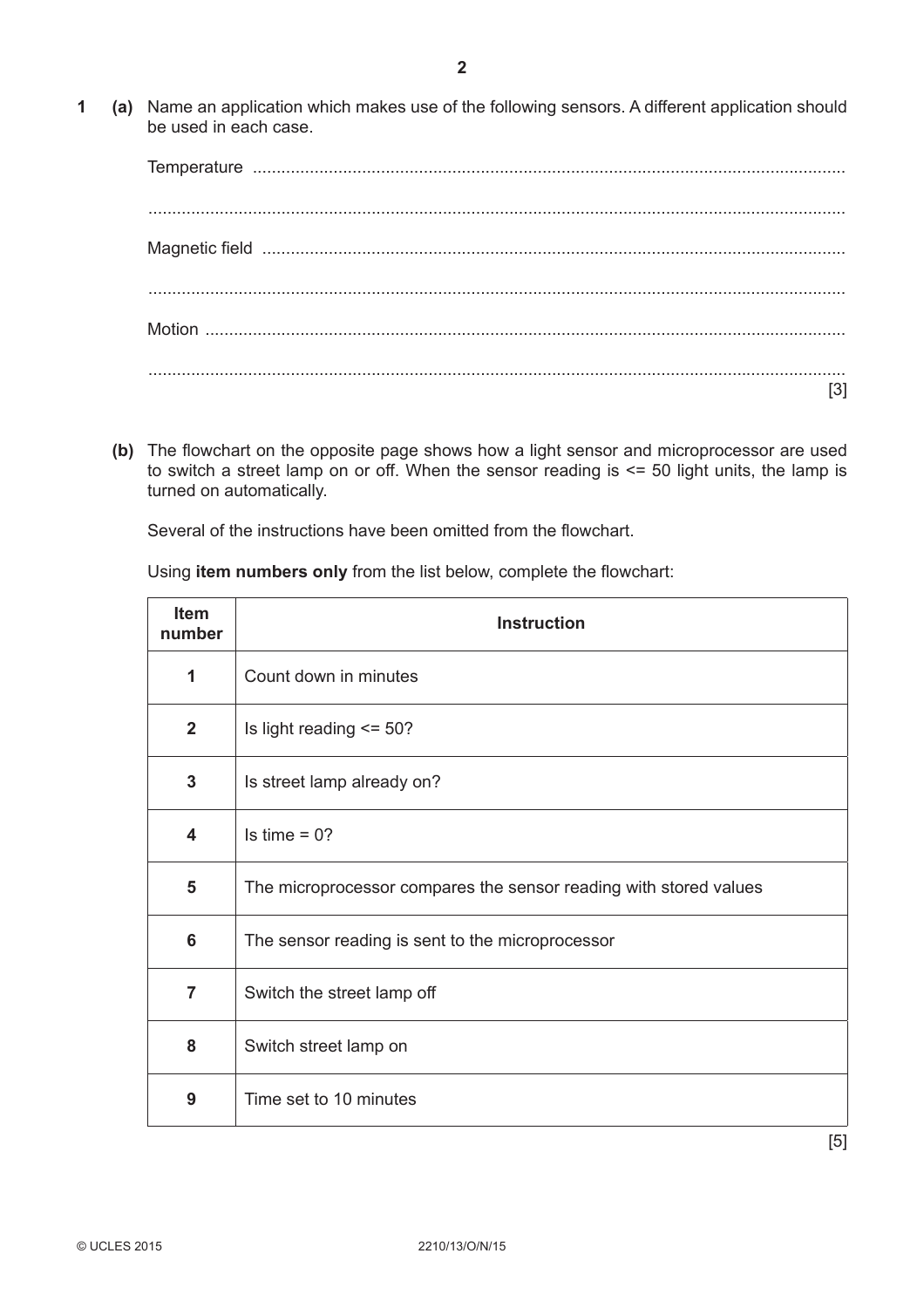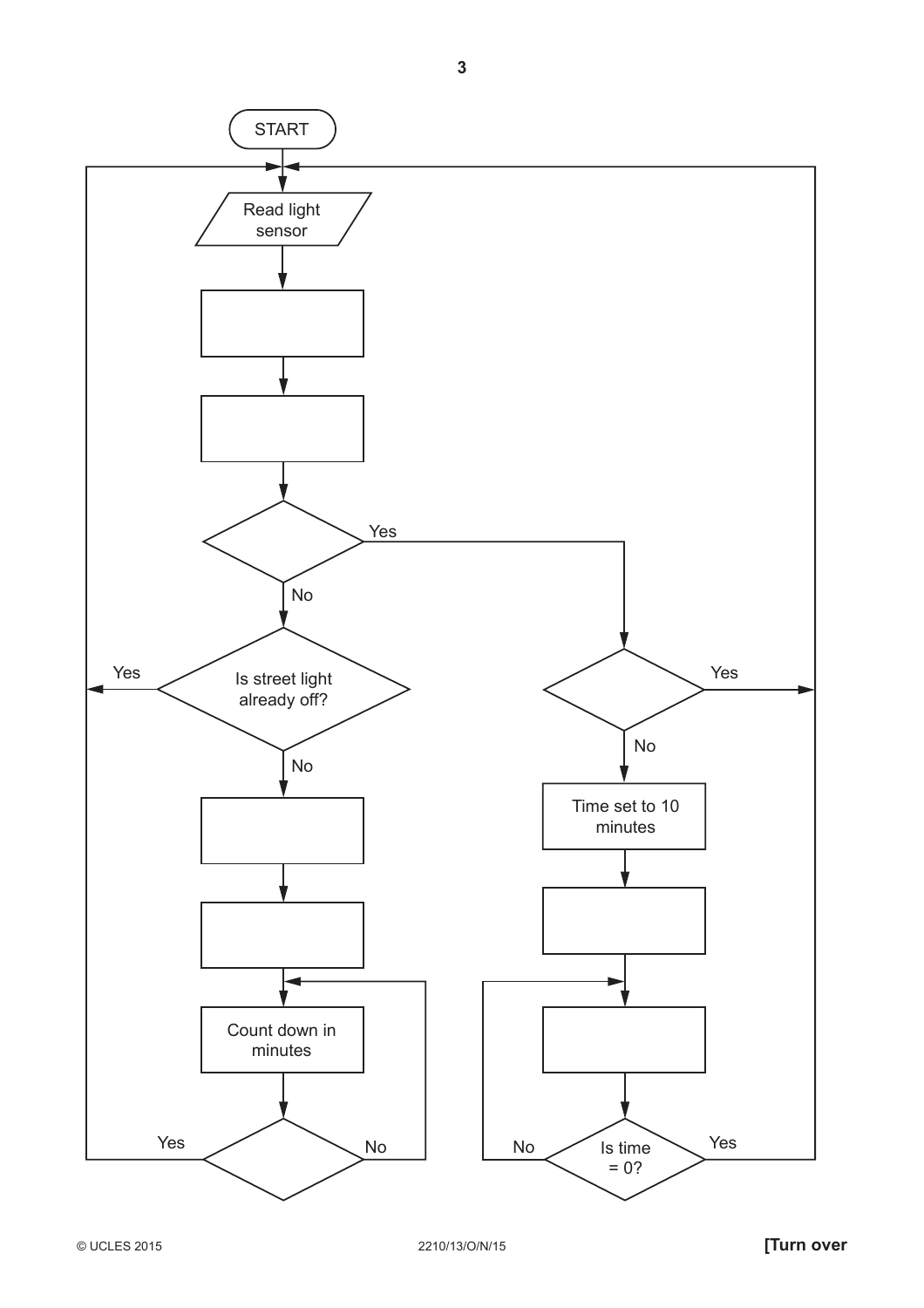- $\overline{2}$ Sensors and a microprocessor monitor a car exhaust for high temperature and high carbon monoxide (CO) levels.
	- (a) Describe how the sensors and microprocessor are used to monitor the temperature and CO levels and warn the driver if either is out of range.

|  |  | . [5] |
|--|--|-------|

(b) The information from seven sensors is sent to an engine management system in the car. The status of each sensor is stored in an 8-bit register; a value of 1 indicates a fault condition:



For example, a register showing 0 1 0 1 1 0 0 0 indicates:

- temperature too high
- fuel pressure too low  $\bullet$
- $\bullet$ voltage too low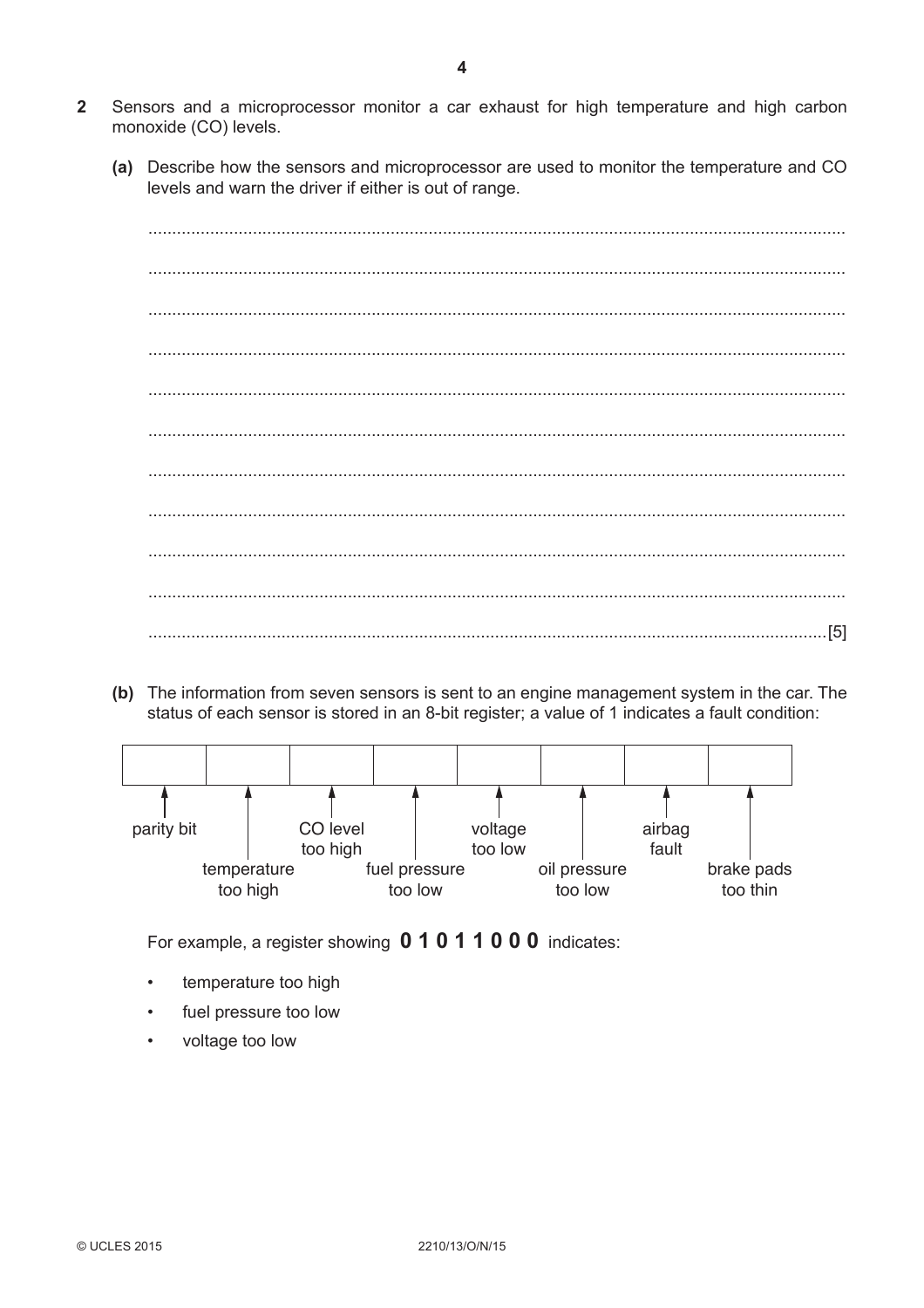**(i)** Identify the fault condition(s) that the following register indicates:

|                                | $\overline{\phantom{0}}$ |  |  |  |
|--------------------------------|--------------------------|--|--|--|
|                                |                          |  |  |  |
|                                |                          |  |  |  |
| $[2] \centering \label{def:3}$ |                          |  |  |  |

 **(ii)** The system uses **odd** parity.

Write the correct parity bit in each register.

 **(iii)** A car has a faulty airbag and the CO level is too high.

Write what should be contained in the 8-bit register.

 **(iv)** Give the hexadecimal value of the binary number shown in **part (iii)**.

 ........................................................................................................................................... .......................................................................................................................................[1]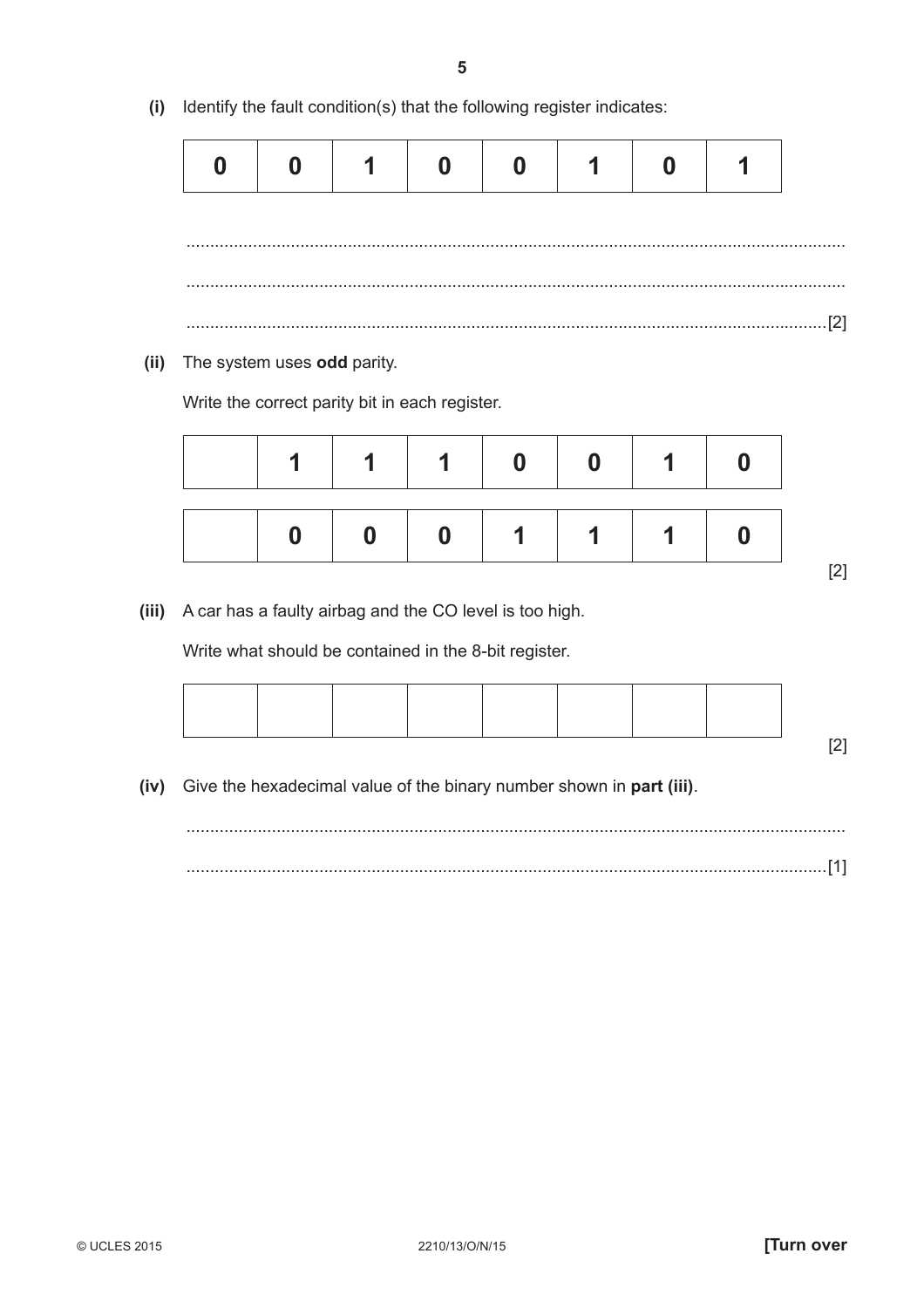**3** A section of computer memory is shown below:

| <b>Address</b> | <b>Contents</b> |
|----------------|-----------------|
| 1000 0000      | 0110 1110       |
| 1000 0001      | 0101 0001       |
| 1000 0010      | 1000 1101       |
| 1000 0011      | 1000 1100       |
|                |                 |
| 1000 1100      |                 |
| 1000 1101      |                 |
| 1000 1110      |                 |
| 1000 1111      |                 |

 **(a) (i)** The contents of memory location 1000 0001 are to be read.

Show the contents of the Memory Address Register (MAR) and the Memory Data Register (MDR) during this read operation:

| <b>MAR</b> |  |  |  |  |  |
|------------|--|--|--|--|--|
|            |  |  |  |  |  |
| <b>MDR</b> |  |  |  |  |  |
|            |  |  |  |  |  |

 **(ii)** The value 0111 1001 is to be written into memory location 1000 1110.

Show the contents of the MAR and MDR during this write operation:

| <b>MDR</b> | <b>MAR</b> |  |  |  |  |
|------------|------------|--|--|--|--|
|            |            |  |  |  |  |
|            |            |  |  |  |  |

[2]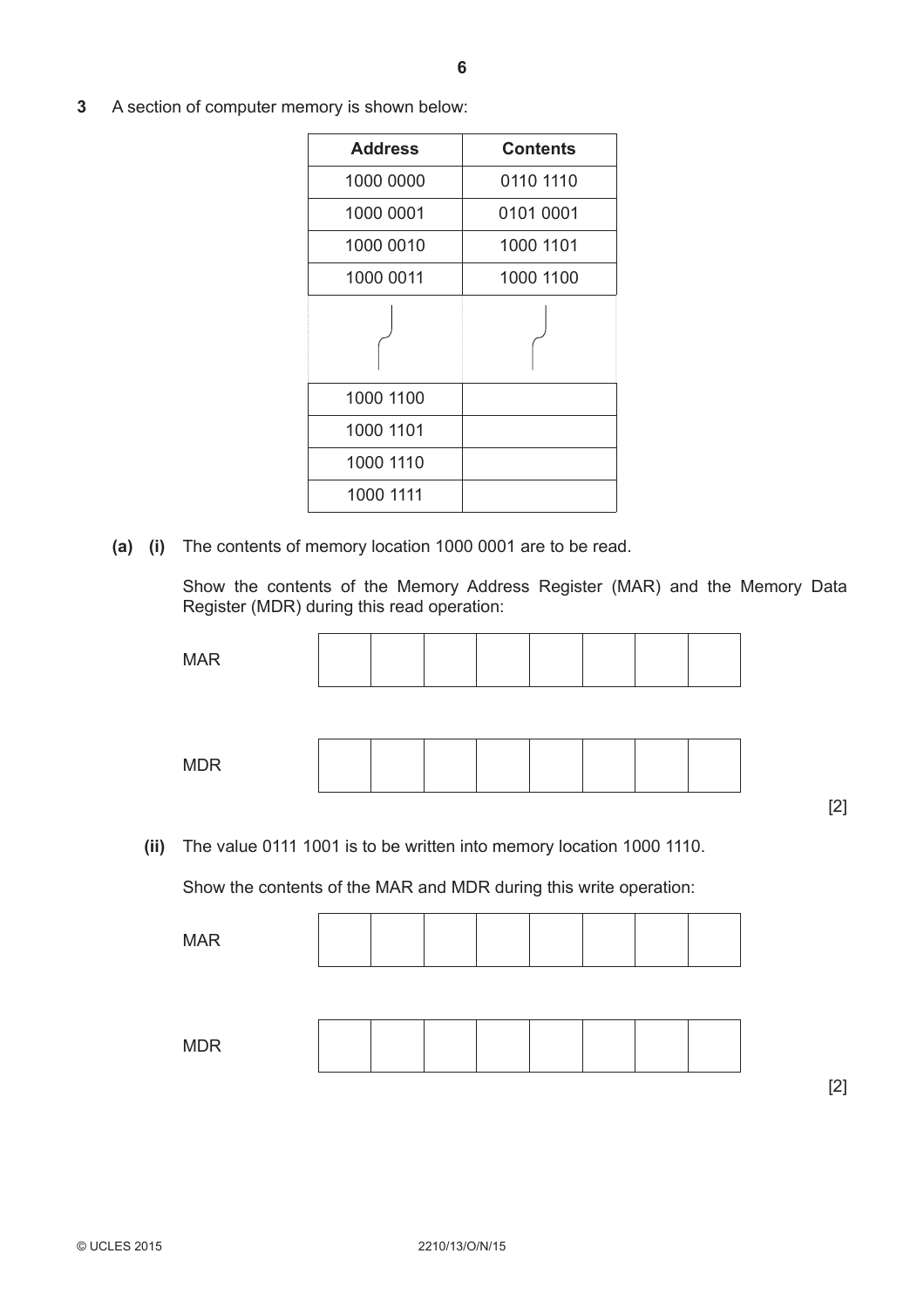(iii) Show any changes to the computer memory following the read and write operations in part (a)(i) and part (a)(ii).

| <b>Address</b> | <b>Contents</b> |
|----------------|-----------------|
| 1000 0000      | 0110 1110       |
| 1000 0001      | 0101 0001       |
| 1000 0010      | 1000 1101       |
| 1000 0011      | 1000 1100       |
|                |                 |
| 1000 1100      |                 |
| 1000 1101      |                 |
| 1000 1110      |                 |
| 1000 1111      |                 |

 $[1]$ 

(b) Name three other registers used in computers.

(c) The control unit is part of a computer system.

What is the function of the control unit?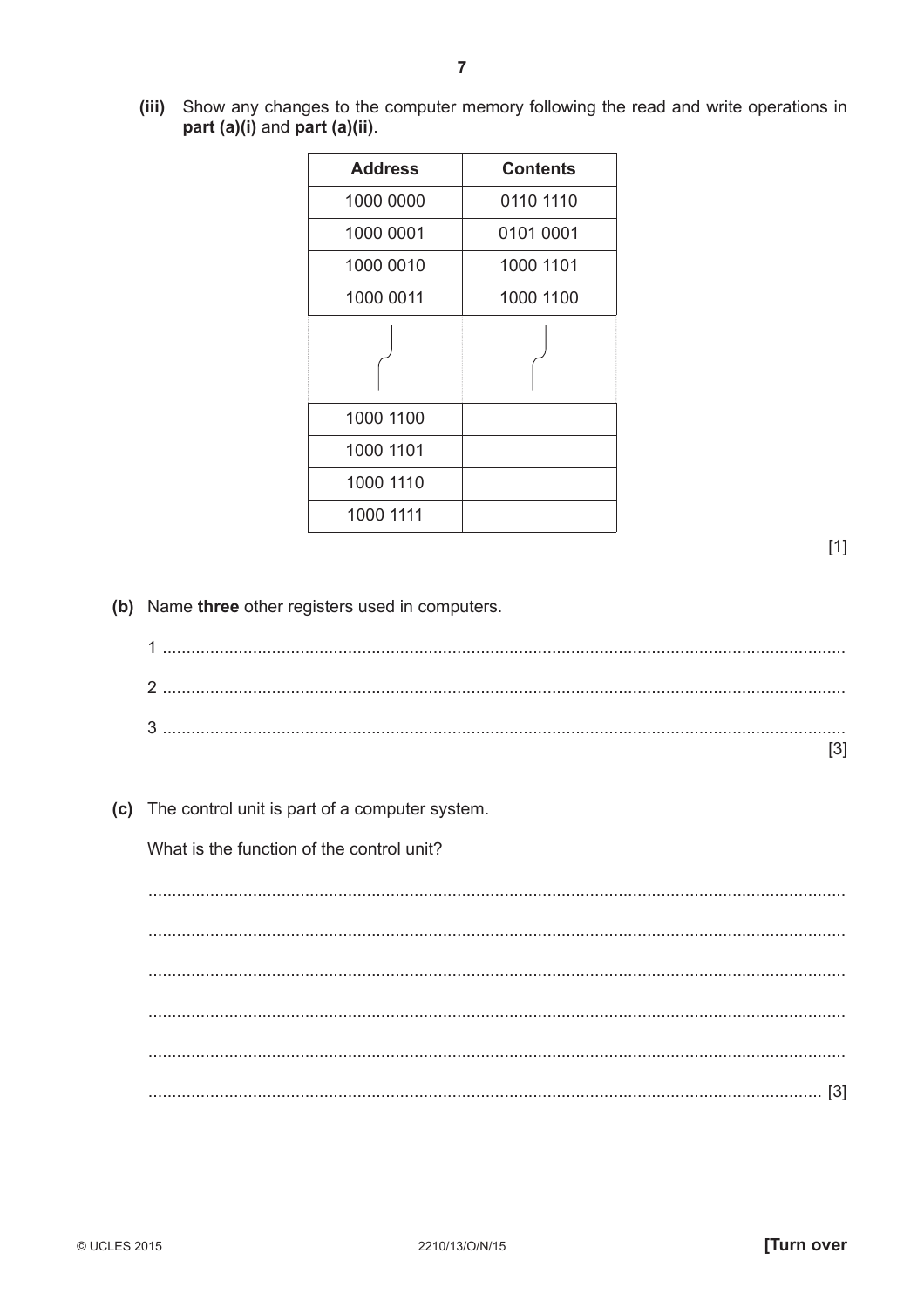- **4 (a)** Computer ethics involves a number of different topics.
	- **(i)** A student made the following statement on an examination paper:

"It allows a user to have the freedom to run, copy, change and adapt the software and then pass it on to a colleague, friend or family member."

Identify which computer term the student was describing.

...................................................................................................................................... [1]

 **(ii)** Explain what is meant by computer ethics.

 ........................................................................................................................................... ........................................................................................................................................... ........................................................................................................................................... ........................................................................................................................................... ........................................................................................................................................... ...................................................................................................................................... [3]

 **(b)** The four statements below refer to firewalls and proxy servers.

Study each statement.

Tick  $(\checkmark)$  the appropriate column(s) to indicate whether the statement refers to a firewall and/or a proxy server.

| <b>Statement</b>                                                                                        | <b>Firewall</b> | <b>Proxy server</b> |
|---------------------------------------------------------------------------------------------------------|-----------------|---------------------|
| Speeds up access of information from a web server by<br>using a cache                                   |                 |                     |
| Filters all Internet traffic coming into and out from a<br>user's computer, intranet or private network |                 |                     |
| Helps to prevent malware, including viruses, from<br>entering a user's computer                         |                 |                     |
| Keeps a list of undesirable websites and IP addresses                                                   |                 |                     |

[4]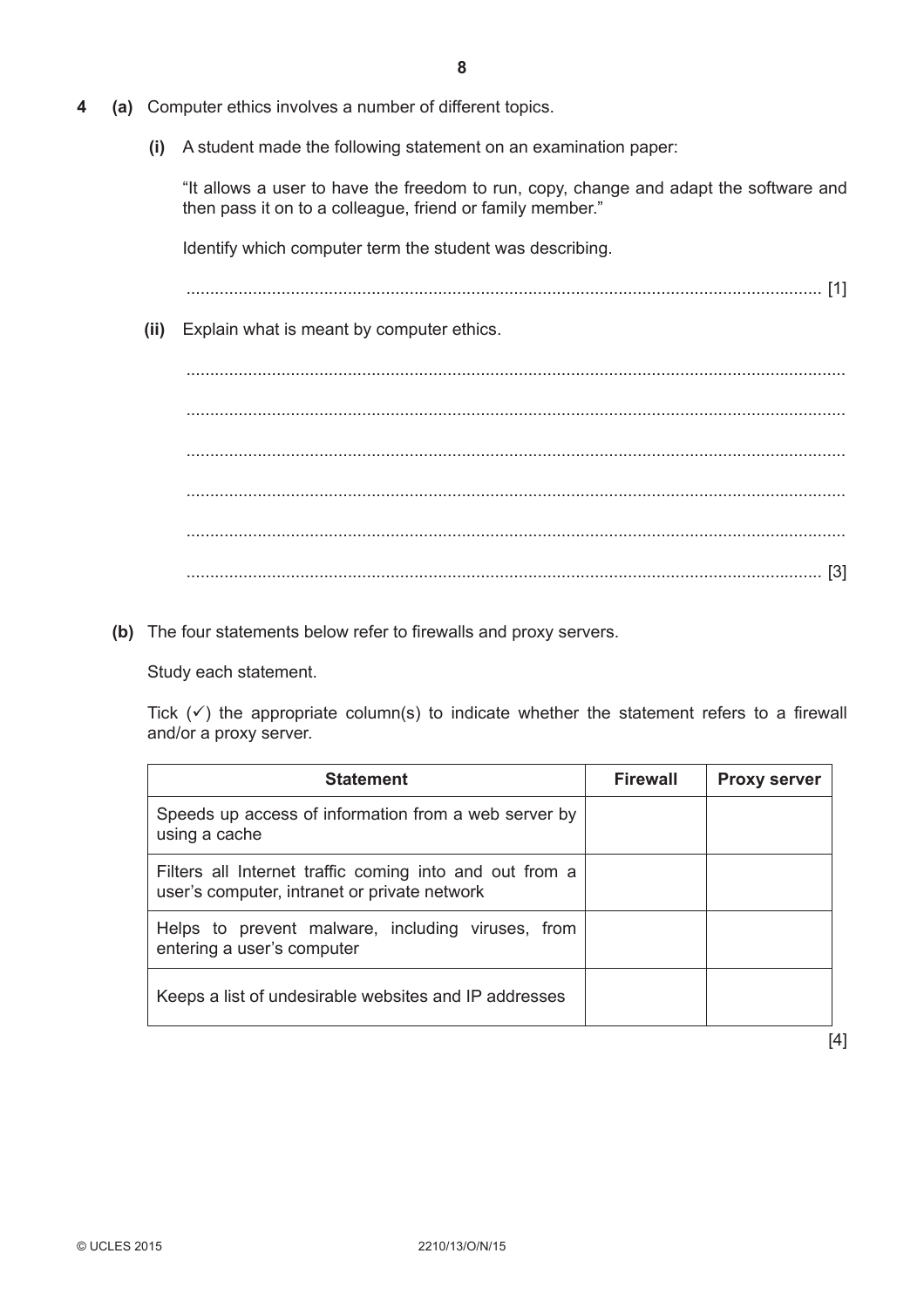|  |  | (c) Explain three ways of preventing accidental loss or corruption of data. |  |
|--|--|-----------------------------------------------------------------------------|--|
|  |  |                                                                             |  |

| [6] |
|-----|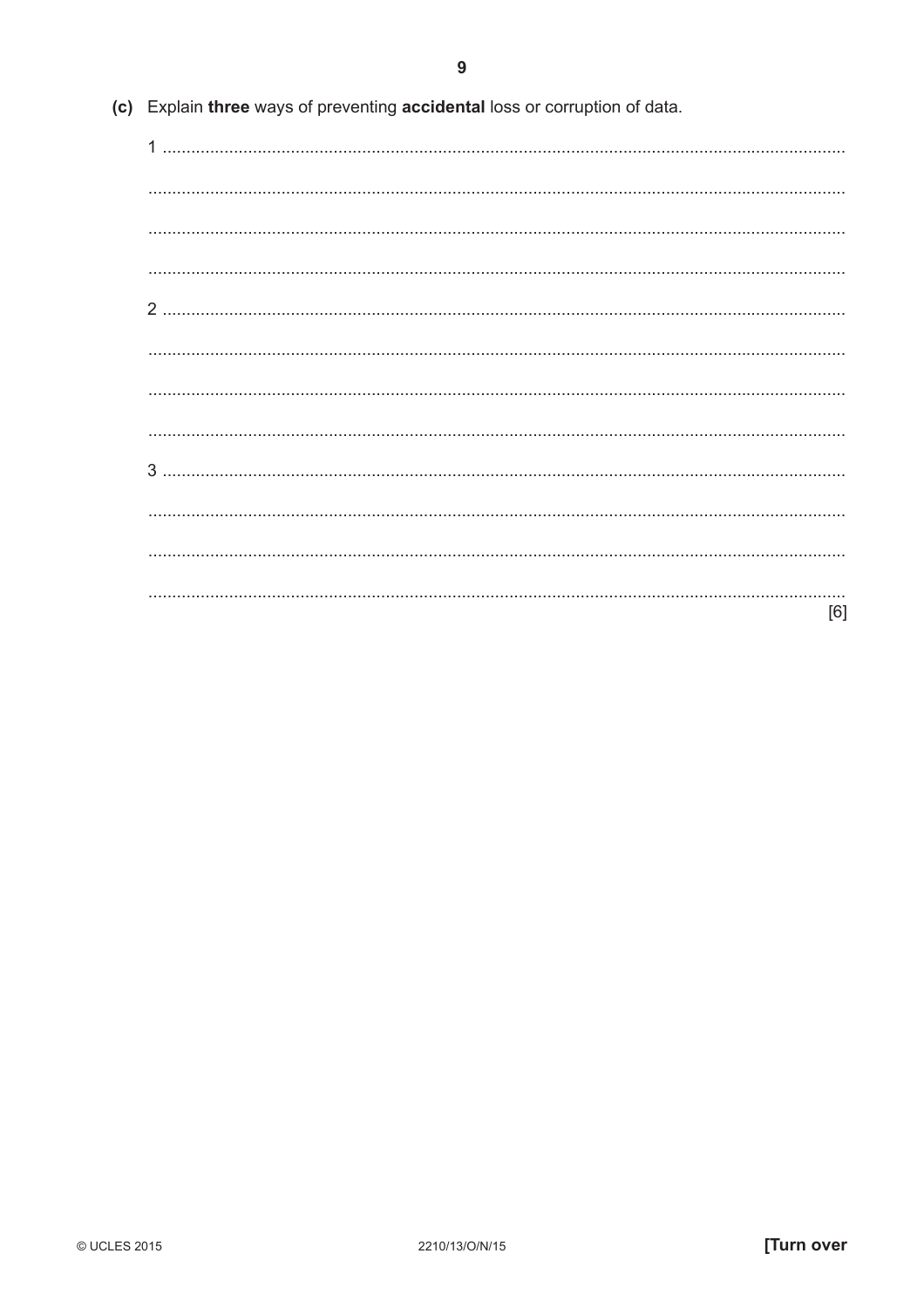- $5\phantom{1}$ A security system records video footage. One minute of video requires 180MB of storage. The recording system can store several hours of video footage.
	- (a) Name and describe a suitable storage device for this recording system.

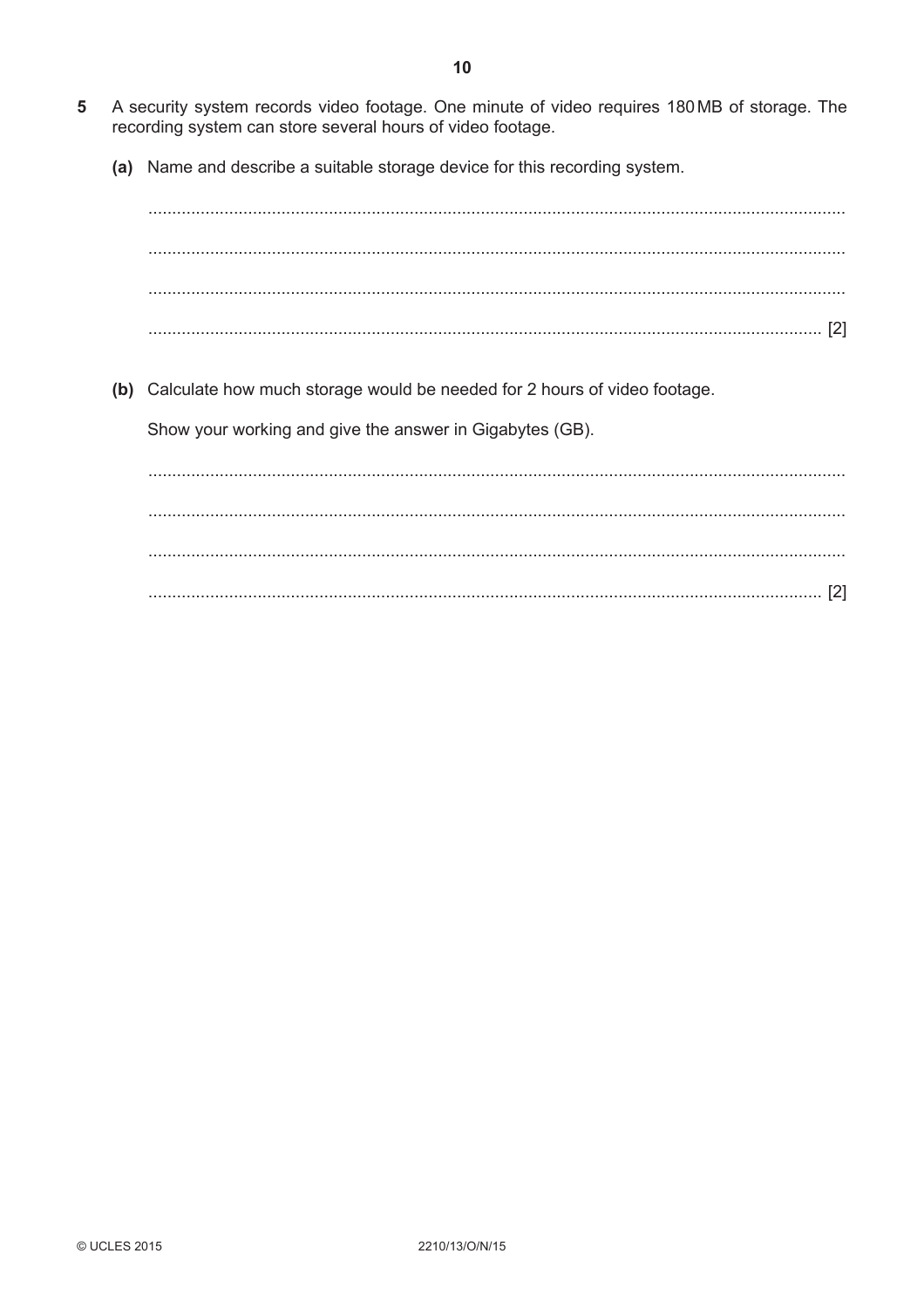- **6** Passengers fly into an airport from other countries. The airport has a security system that uses:
	- computers
	- **scanners**
	- digital cameras

 To gain entry to the country, each passenger must have a passport or identification (ID) card. This must contain a recent photograph and other personal data. The passenger must:

- place their passport or ID card on a scanner that reads machine-readable characters and scans the photograph
- look towards a camera that takes an image of the passenger's face

Describe how a computer checks whether the image just taken by the camera matches the scanned photograph.

 .......................................................................................................................................................... .......................................................................................................................................................... .......................................................................................................................................................... ......................................................................................................................................................[2]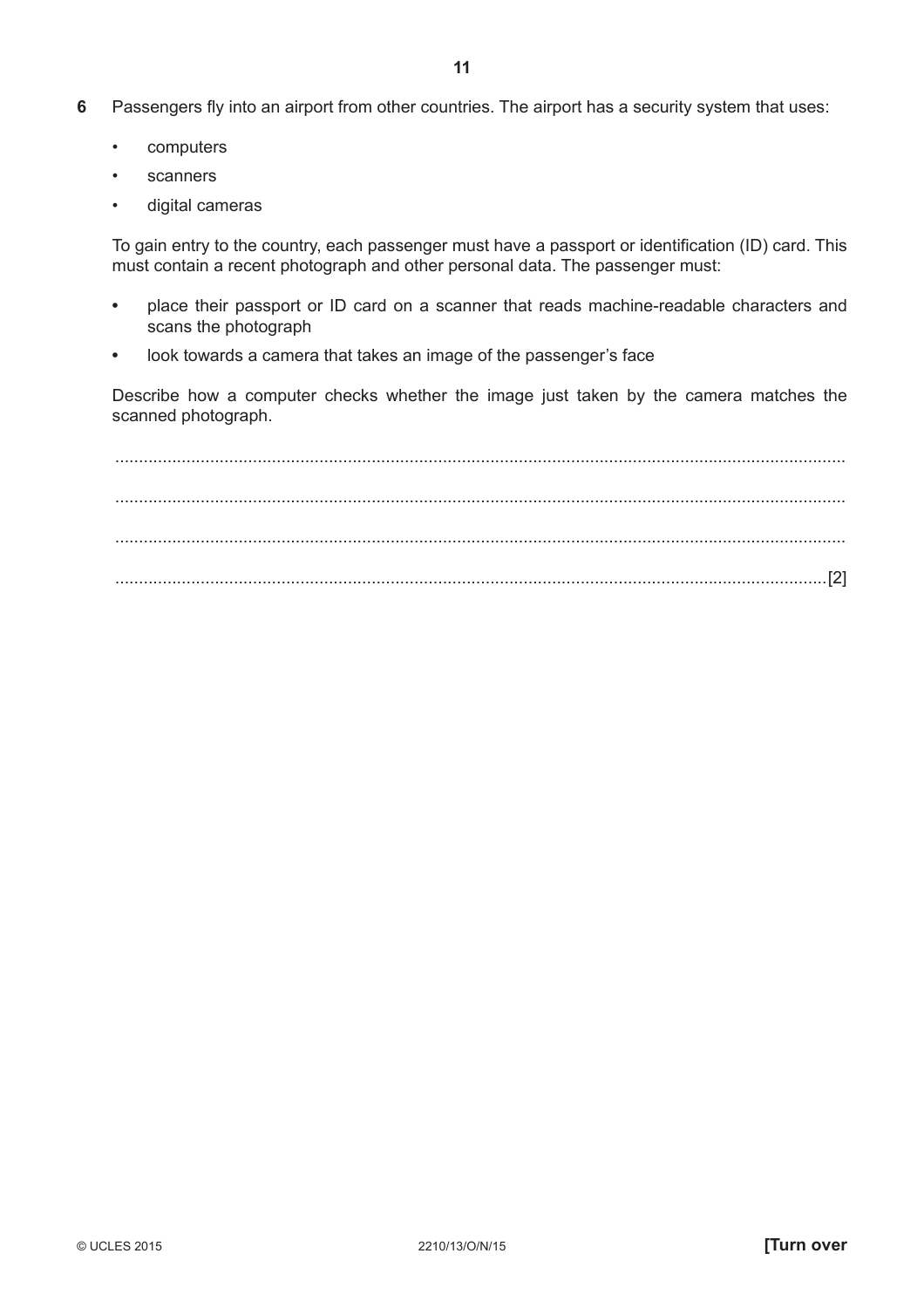**7** Name a suitable output device for each of the following applications. A different device should be used for each application.

| <b>Application</b>                                                                     | Suitable output device |
|----------------------------------------------------------------------------------------|------------------------|
| Production of one-off photographs of<br>very good quality                              |                        |
| High volume colour printing of<br>advertising flyers                                   |                        |
| Production of an object, which is built up<br>layer by layer; used in CAD applications |                        |
| Converting electrical signals into sound                                               |                        |
| Showing enlarged computer output on a<br>wall or large screen                          |                        |
|                                                                                        | [5]                    |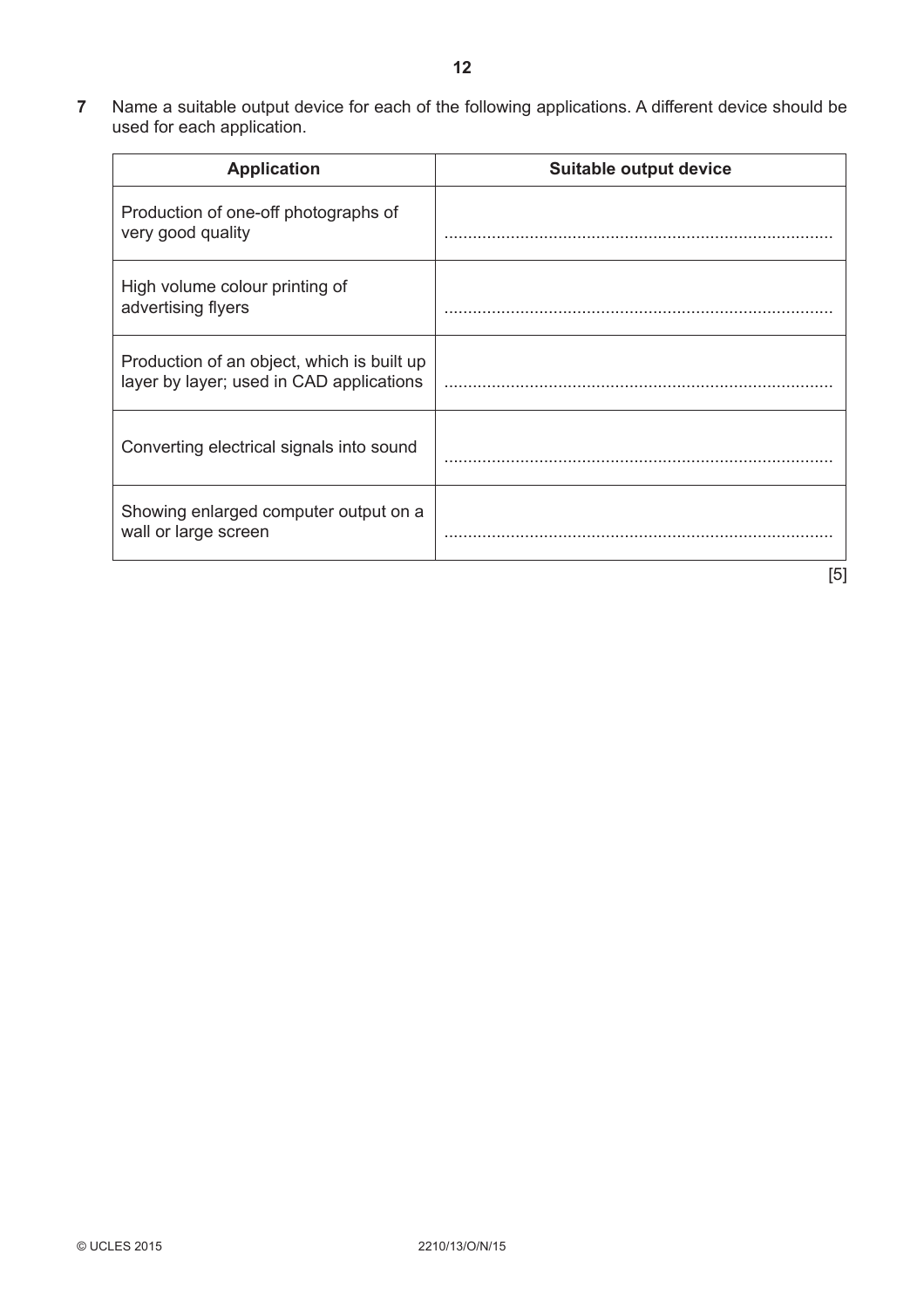8 Four input devices are shown in the table below.

Give an application which makes use of each device and state a reason why the device is appropriate for that application.

Your application must be different in each case.

| Input device   | <b>Application and reason</b> |
|----------------|-------------------------------|
| Light sensor   |                               |
| Keyboard       |                               |
| Barcode reader |                               |
| Touch screen   | Reason                        |

 $[8]$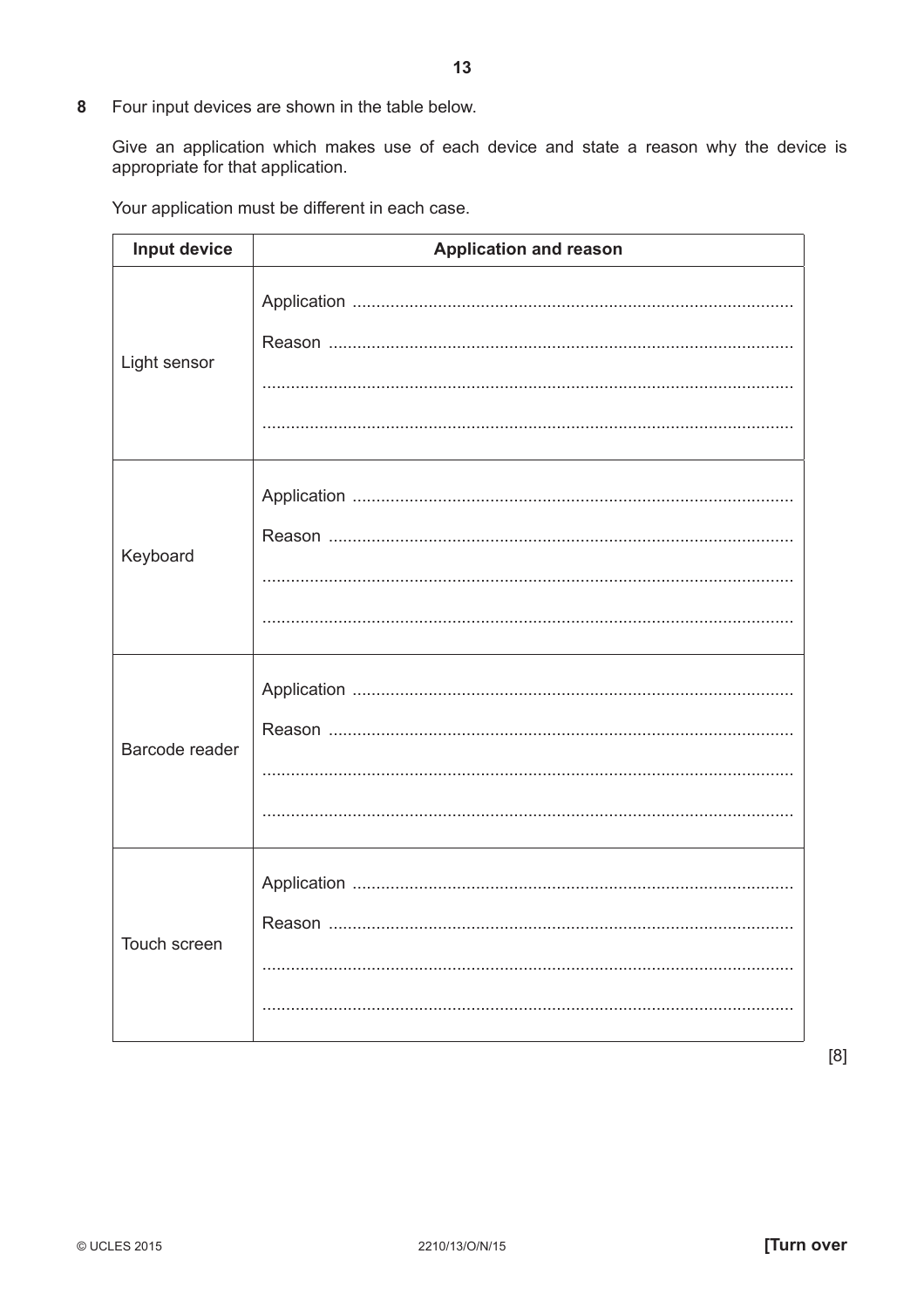MP3 file compression reduces the size of a music file by 90%. (a) A music track is 80 MB in size. Calculate the file size after compression. How many MP3 files of the size calculated above could be stored on an 800 MB CD?  $[2]$ (b) (i) Explain how MP3 files retain most of the original music quality.  $(ii)$ State the type of file compression used in MP3 files. (iii) Name another file compression format. 

9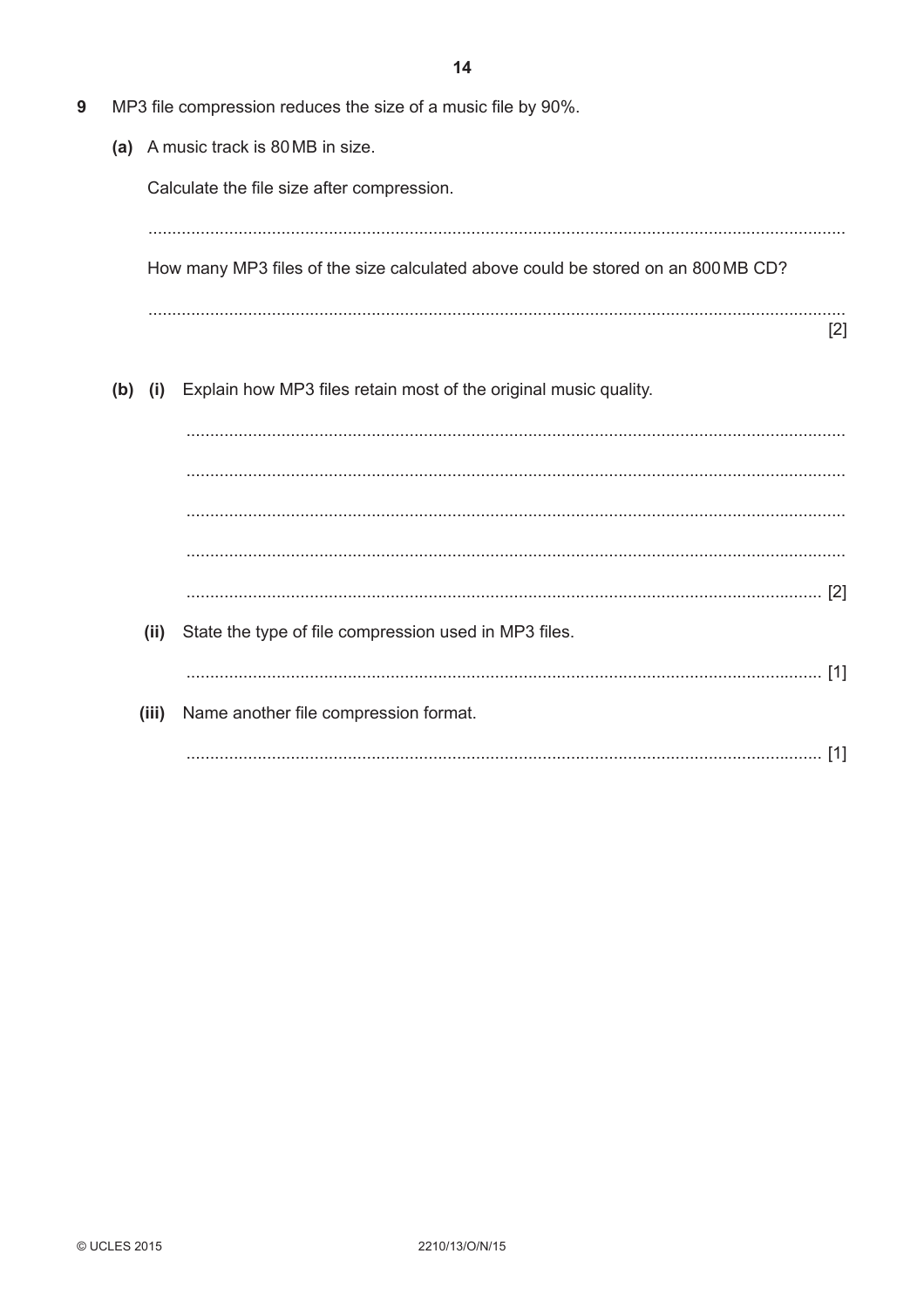**10** Choose **five** correct terms from the following list to complete the spaces in the sentences below:

- cypher text
- encryption algorithm
- encryption key
- firewall
- plain text
- proxy server
- symmetric encryption

|  | [5] |  |  |  |
|--|-----|--|--|--|